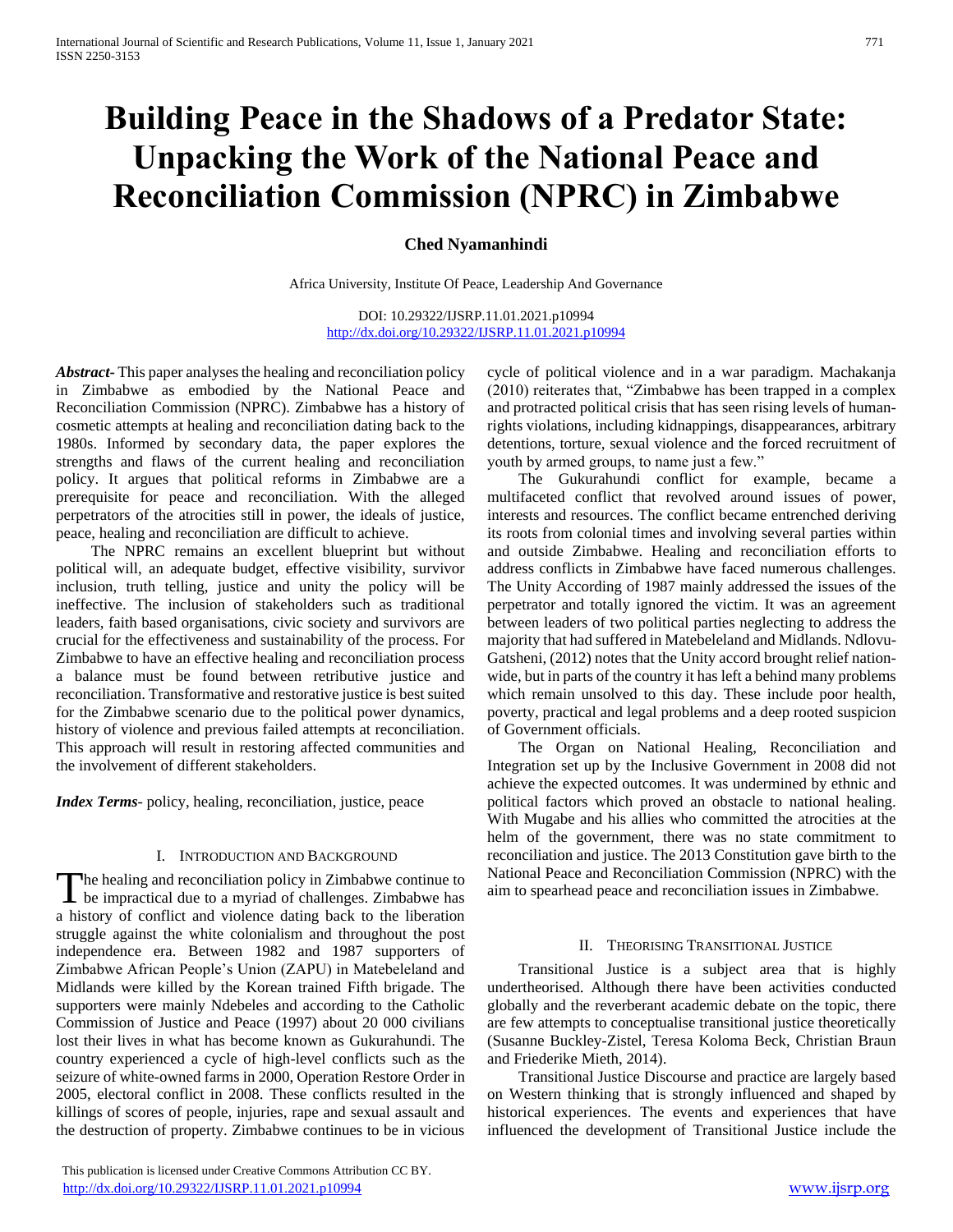Nuremberg and Tokyo trials after the Second World War, the change from dictatorship to democracy in South America, international criminal tribunals in the former Yugoslavia and Rwanda, and the Truth and Reconciliation Commission (TRC) in South Africa. There have been attempts to theorise Transitional Justice with the focus on justice and transition. Catherine O' Burke (2013) assesses what a transition should achieve, the type of society that must be birthed, how a transition can be accomplished and how gendered citizenship can be achieved after a transition. Aiken (2013) argues that the aim of a transition is the transformation of the antagonistic relationships between the parties to the conflict through transitional justice leading to reconciliation. Other scholars advance the view that transitional should lead towards liberal values and democracy (Teitel 2003; Mihr 2012). For Oomen (2005) the rule of law remains a paramount objective in the transitional processes.

 Scholars that lean on the notion of justice outline different understandings of the matter. Justice is viewed as punitive, corrective, restorative, reparative or distributive. Lambourne (2009) discusses the linkages between the different types of justice for example retributive, restorative and distributive justice. Justice is views as aiming to promote just peace and protecting human rights (Mani2002, May 2012). Efforts to theorise Justice have also focused on the inclusion of economic, social and cultural rights in addition to political and civil rights (Laplante 2008; Mani 2008; Miller 2008).

 Theoretical this paper challenges the notion that Transitional Justice is a global norm. Nagy (2008) suggests that Transitional Justice can be perceived from a local situation. The concepts of justice, truth and reconciliation can mean different things to different people and societies. The NPRC must therefore draw lessons from the vast experiences and events of Transitional Justice and come up with a solution tailor-made for the Zimbabwe situation. The alleged perpetrators of atrocities in Zimbabwe still control power making Retributive Justice almost impossible. The NPRC must therefore find a balance between Retributive Justice and Restorative Justice to achieve sustainable peace and reconciliation.

## III. POLICY PROBLEM

 The foundation of Zimbabwe's peace and reconciliation policy is flawed. The policy is first and foremost created by a government that is perceived as the chief perpetrator of the various conflicts experienced in the country. Hence the policy is viewed as the creation of the perpetrators trying to achieve reconciliation by evading justice and accountability. The perpetrators live lavishly whilst the victims live in poverty and emotional torture. The government is viewed as unwilling to engage honestly and genuinely with the past as some of the senior government officials are implicated in the atrocities. The speechifying of unity based on amnesia has been given precedence over the real mechanisms that promote peace building and reconciliation. Indemnities, amnesties and presidential pardons have been used to protect perpetrators of conflict and violence at the expense of justice. (Benyera and Ndlovu-Gatsheni, 2015)

 In addition those in government known to have committed or were part of the crimes have not taken responsibility for their past actions. There are no public apologies that have been issued in

 This publication is licensed under Creative Commons Attribution CC BY. <http://dx.doi.org/10.29322/IJSRP.11.01.2021.p10994> [www.ijsrp.org](http://ijsrp.org/)

acknowledgement of their wrongdoing except Mugabe's near apology when he said Gukurahundi was "an act of madness." Furthermore, the NPRC has a lifespan of ten years five of which expired before its work commenced. The short lifespan of the commission is perceived as an attempt to do a substandard process with no sustainable impact. After decades of existence as a sovereign post-colonial nation, Zimbabwe is still desperately seeking a well-thought-out truth, justice and reconciliation mechanism (Benyera and Ndlovu- Gatsheni, 2015)

 The NPRC is not adequately funded resulting in crucial Transitional Justice activities such as the development of an Early warning system, truth telling, compensation and trials undone. The NPRC remains inaccessible to victims as its offices have not been decentralised due to lack of resources. The NPRC offices are located in the capital city of Harare and in Bulawayo the second largest city. Many victims lack the resources to travel to the NPRC offices to access the services. The visibility of the NPRC remains a major bottleneck to the success of its work. People living in rural areas are not aware of the existence of neither the commission nor its mandate, hence the need to increase visibility and a deliberate targeting of rural communities with relevant information.

## IV. BACKGROUND OF THE POLICY

 Through Section 251 of the 2013 Constitution the Government of Zimbabwe adopted the policy of healing and reconciliation. The NPRC was established to implement the policy. The National Peace and Reconciliation Commission Act [Chapter 10:32] of 2017 was put in place to operationalise the National Peace and Reconciliation Commission; to confer additional jurisdiction on the Commission, including its investigative powers; to provide for the terms of office, conditions of service, qualifications and vacation of office of Members of the National Peace and Reconciliation Commission and the appointment of the Executive Secretary; and to provide for matters connected with or incidental to the foregoing (NPRC Act Chapter 10:32).

 The main functions of the NPRC according to the Constitution of Zimbabwe (2013) are as follows:

 (a) To ensure post-conflict justice, healing and reconciliation;

 (b) To develop and implement programmes to promote national healing, unity and cohesion in Zimbabwe and the peaceful resolution of disputes;

 (c) To bring about national reconciliation by encouraging people to tell the truth about the past and facilitating the making of amends and the provision of justice;

 (d) To develop procedures and institutions at a national level to facilitate dialogue among communities in order to prevent conflicts and disputes arising in the future;

 (e) To develop programmes to ensure that persons subjected to persecution, torture and other forms of abuse receive rehabilitative treatment and support;

 The major flaw of the healing and reconciliation policy was evident in the ten years allocated to the NPRC to resolve the deep rooted conflicts affecting Zimbabwe. The country has a history of unresolved conflicts and cosmetic attempts to address those leaving victims with no hope for recourse. The NPRC took more than five years to start thereby eating half of its term in office. It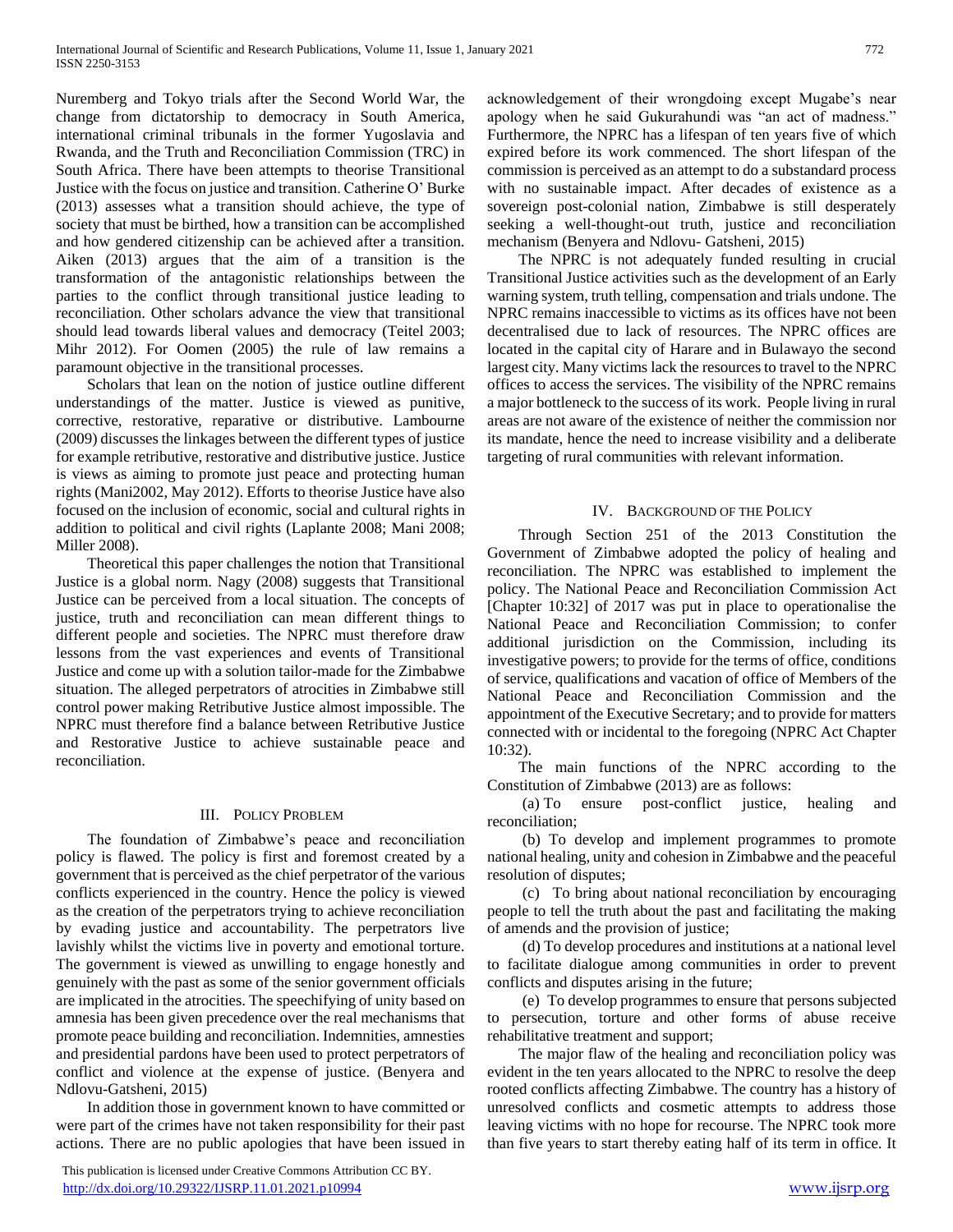effectively means that the NPRC does not have enough time to implement an effective peace and reconciliation in Zimbabwe. The lack of impetus by the government of Zimbabwe to operationalise the NPRC is an indicator of its lack of honest and genuineness to address conflicts in Zimbabwe.

#### V. PUBLIC INTEREST AND POLICY IMPACT

 Bloomfield (2003) points out that processes of reconciliation, integration and national healing should involve whole communities if they are to be effective. This is because 'entire communities who have to begin to reorient themselves from the adversarial, antagonistic relations of war to more respect-based relations of cooperation'. If sectors of the affected communities are excluded from the processes the effectiveness of the process is minimal. The effectiveness of the NPRC is measured on the involvement and participation of stakeholders in the reconciliation process in Zimbabwe. Reconciliation policy must not be centralised or formulated at the top level without the participation of the grassroots. The impact of the reconciliation policy in Zimbabwe is limited as victims and other stakeholders feel excluded from the process. The continued episodes of violence and the impunity of perpetrators in full view of the NPRC make the public to question the real impact of the reconciliation policy in Zimbabwe.

#### **5.1 The Exclusion of Victims in Reconciliation Processes**

 Zimbabwe has a history of implementing cosmetic healing and reconciliation policies which do not effectively deal with past atrocities. Victims and survivors of violent episodes in Zimbabwe continue to suffer in silence as they wait for justice. A country which does not deal with its ugly past will face a haunting future. Mamdani (2015) argues that 'survivor's justice' is efforts towards political reform rather than the traditional post-1945 Nurembergcriminal justice which classifies people as victims and perpetrators. In survivor's justice, people coming out of a conflict are together understood as survivors who are crying out for a new society characterised by political reform and peace building. However, Zimbabwe is still at a stage where perpetrators and victims are in two distinct camps. The perpetrators are firmly in control of political power and are wary of genuine healing and reconciliation. On the other hand victims are yearning for genuine reconciliation to heal the wounds of past atrocities.

 Victims are the most affected by the success or failure of the healing and reconciliation policy in Zimbabwe. Some individuals affected by the Gukurahundi are bitter and angry about their experience and are interested in seeking revenge. One of the victims said, "We need revenge given a chance, I would also inflict the same pain and the best is to do the worst to them" (Muchacha, 2016). Victims of operation Murambatsvina still harbor ill feelings against the government. The operation caused serious humanitarian effects, such as homelessness, hunger, starvation, loss of property and livelihoods. Like other human rights crises, women and children were the most affected. Anna Tibaijuka the UN monitor concluded that the operation was carried out in an indiscriminate and unjustified manner, with indifference to human suffering, and, in repeated cases, with disregard to several provisions of national and international legal frameworks (Tibaijuka, 2005).

 This publication is licensed under Creative Commons Attribution CC BY. <http://dx.doi.org/10.29322/IJSRP.11.01.2021.p10994> [www.ijsrp.org](http://ijsrp.org/)

During the pre- and post-2008 election period in Zimbabwe, a high number of politically motivated violence incidences were recorded. These included torture, disappearances, intimidation, sexual violence and seizure and destruction of property. Ploch, (2010) notes that in 2007, there were 603 reported incidents of torture, 865 incidents of assault, and 2766 reports of arrest and detention. According to Human Rights Watch (2008) from November 2007 to March 2008, there were 1775 reported incidents of political violence in Zimbabwe. The perpetrators of the violence were mainly state actors and the victims were opposition political supporters.

## **5.2 Absence of Truth Telling**

 Episodes of past violence in Zimbabwe are shrouded in mystery. The lack of truth telling is a characteristic of the reconciliation policy in Zimbabwe. The true about the liberation struggle, Gukurahundi, Murambatsvina and the violence during election periods have never been told. The truth is not told and it remains hidden or it's told from the perspective of the alleged perpetrators that have the reins of power. Rosenberg in Huyse (2003) warns:

 If the victims in a society do not feel that their suffering has been acknowledged, then they are not ready to put the past behind them. If they know that the horrible crimes carried out in secret will always remain buried then, they are not ready for reconciliation. Then the truth is one-sided and distorted. As a result the wounds remain open.

 If there is no truth telling there is there any meaningful reconciliation. The reconciliation policy is therefore viewed by the public as a way to suppress the truth and create a false narrative to protect the perpetrators from justice. The NPRC can learn from South Africa's Truth and Reconciliation Commission (TRC) and the Rwanda's use of indigenous methods of reconciliation to promote truth telling. Victims of all episodes of violence in Zimbabwe must be given a platform to tell their stories by the NPRC.

## **5.3 Perpetuation of abuse and violations**

 Since its inception the NPRC has been invisible in early warning and prevention of violence in Zimbabwe. This gives a public perception that the NPRC is ineffective. The abduction, torture and disappearance of human rights activists have become a normal in Zimbabwe. Itai Dzamara disappeared in March 2015 and has never been found. Opposition political party members MP Joana Mamombe, Cecilia Chimbiri and Netsai Marova were abducted in May 2020 and were found dumped two days later with injuries. The NPRC did not investigate the disappearances, abductions and torture leading to uncertainty about its legitimacy as a peace and reconciliation body. (Murambadoro, 2019).On August 1, 2018 six unarmed civilians lost their lives and several others were wounded when soldiers opened fire on citizens protesting alleged misconduct by the Zimbabwe Electoral Commission (ZEC).

 The NPRC is absent during crucial moments of political violence and human rights violations. Hence its relevance and impact in Transitional justice in Zimbabwe is not felt. The NPRC has even failed to speak out against violence or to put out press statements calling for justice and peace. The above evidence concurs with Huyse (2003) when he argues that 'silence and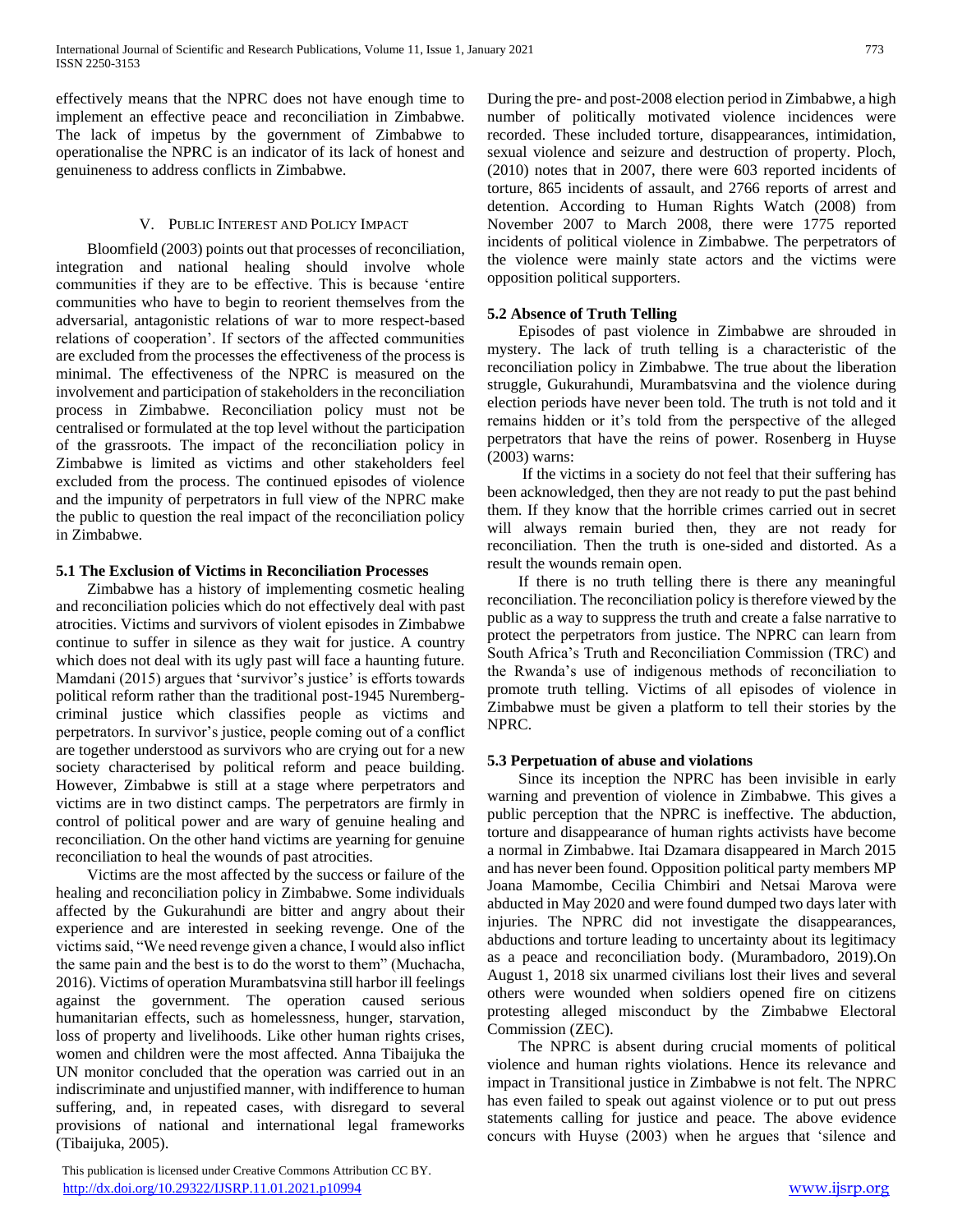amnesia are the enemies of justice'. The NPRC must therefore speak up against the culture of violence and put in place mechanisms for early warning and violence prevention.

#### VI. CHALLENGES WITH THE NATIONAL HEALING AND RECONCILIATION POLICY

 The NPRC as a healing and reconciliation policy has flaws. It is a cosmetic attempt to healing and reconciliation through the provision of a blue print but without the actual action on the ground. The NPRC with its short lifespan has so far done little to justify its existence. Critical aspects of healing and reconciliation such as truth-telling, justice and accountability are lacking on the ground. The NPRC which is supposed to spearhead the process is not visible and the affected communities are not aware of its existence or its mandate.

## **6.1 Lack of Political Will**

 There appears to be a lack of political will by the government to implement the healing and reconciliation policy. Benyera and Ndlovu- Gatsheni (2015) argue that one of the biggest challenges facing the healing and justice mechanisms in Zimbabwe is the conundrum of using the state organs to prosecute the state, which is itself believed to be a perpetrator of gross violations of human rights. Hence the state shows no willingness to fully implement the policy out of fear of prosecution. Since its inception, the NPRC has not been visible in communities affected by episodes of violence. Its programmes have not reached the intended beneficiaries in rural communities. The NPRC offices are situated in Harare and Bulawayo making them inaccessible to citizens due to transport costs. The government has not shown enough political will to implement the national reconciliation policy. The funding of the NPRC has not been prioritised and the lack of funding remains a stumbling block to its work.

## **6.2 Exclusion of Key Stakeholders**

 The exclusion of stakeholders such as survivors, faith based organisations, civic society and traditional leaders in the NPRC processes is a major weakness of the healing and reconciliation policy in Zimbabwe. In countries such as Rwanda and South Africa stakeholders played a critical role in aiding the process of reconciliation. The media raised citizen awareness on the process thereby increasing citizen participation. The NPRC appears to have adopted a top to bottom approach where decisions and programme implementation is determined by decision makers at the top without the involvement of the people affected by conflict in various communities.

 Stakeholders such as victims, traditional leaders, faith leaders and opposition political parties feel that they are excluded in the reconciliation process. Lack of consultation and participation of stakeholders in the process pose a challenge to genuine reconciliation and sustainable peace in Zimbabwe. Huyse (2003) highlights that for peace and reconciliation to win, both victims and perpetrators of and violence have to be part and parcel of reconciliation, national healing and integration activities. Victims must be given the opportunity to tell their stories and decisions must not be made on their behalf. The role of traditional methods of transitional justice must be explored and given a chance to succeed. Western methods of transitional justice have been given

 This publication is licensed under Creative Commons Attribution CC BY. <http://dx.doi.org/10.29322/IJSRP.11.01.2021.p10994> [www.ijsrp.org](http://ijsrp.org/)

prominence over traditional methods and at times implemented in contexts where they do not work. Traditional leaders must therefore be included in the healing and reconciliation processes by the NPRC in Zimbabwe.

#### VII. THE GOVERNMENT POSITION ON THE HEALING AND RECONCILIATION POLICY

 The Government of Zimbabwe through the NPRC views its efforts as holistic and multidimensional in bringing reconciliation through unity and cohesion. It argues that the healing and reconciliation policy is people centred as it was created through the 2013 people driven constitution. According to the NPRC it hopes to achieve national healing and reconciliation through the following strategies:

 1. **Consensus building and dialogue**: through the engagement between citizens and their leaders to explore the best possible ways of healing and reconciliation. The processes will be inclusive to build trust and it will include women, youth and people with disabilities.

 2. **Truth telling**: The Commission will encourage citizens to tell the truth about the past. This is critical in healing and restoration. This will be undertaken through multiple approaches provided for in the Act.

 3. **Mainstreaming cross-cutting approaches**: The Commission will mainstream cross-cutting principles that affect healing and reconciliation such as human rights-based approach and gender equity.

 4. **Legislative and policy analysis**: The Commission will identify key policy needs and gaps appropriate for the promotion of peace and cohesion. It will recommend alternative policies that enable a peaceful environment and guarantee no recurrence of conflict.

 5. **Institutional strengthening and capacity building**: For purposes of sustainability there will be the strengthening of institutions and human capacities of the NPRC and other stakeholders such as traditional leaders.

 6. **Partnerships building**: The Commission will align all partners working towards healing and reconciliation around a unifying and multi-sectoral peace framework that sets harmonised benchmarks for the peace architecture.

 It must however, be noted that the NPRC have an excellent blueprint but the execution is nonexistent on the ground. Murambadoro (2019) observes that the Zimbabwean government has a history of ostensibly coming up with cosmetic changes such as the Unity Accord of 1987 as healing and reconciliation policies. However, these policies eventually fail as they are not inclusive of other stakeholders and are not aimed at genuine healing and reconciliation. The genuineness of the government's policy must not be measured by the gloss of its blue print but by the effectiveness of its action on the ground. Machakanja (2010) notes:

 "It is only after truth-seeking initiatives have taken place, that willingness to seek justice based on people's understandings of what happened to them can be achieved. Thus, it is important that the state takes concrete policy actions to demonstrate a break with the past and build a future based on respect for human rights and rule of law. "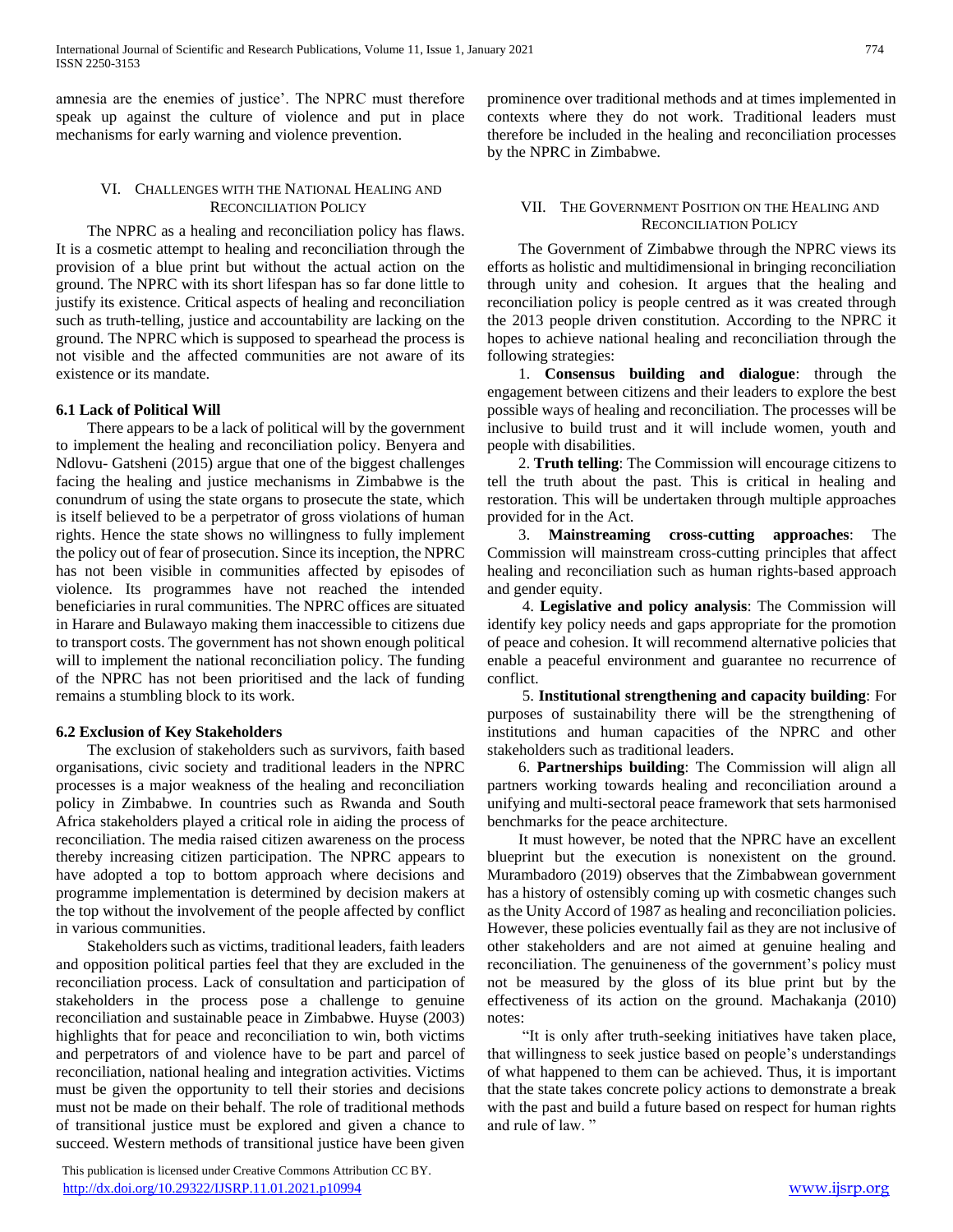The government of Zimbabwe must walk the talk regarding the implementation of the policy of peace and reconciliation. Political will to implement the policy must be evident by action on the ground.

#### VIII. DIFFERENT GROUPS PERCEPTIONS OF POLICY

 There are different viewpoints on how the policy of healing and reconciliation is perceived in Zimbabwe. The state, civic society, faith based organisations and victims have diverse views on how the process should be implemented and who should be involved. Machakanja (2010) rightly observes the existence of contested viewpoints over the construction and ownership of the process of national healing. Divergent views on healing and reconciliation are emerging at local, national, regional and international levels.

#### **8.1 Victims Perception**

 For some victims in Zimbabwe, the NPRC has resuscitated hope for victims in that it is functional with workers on the ground and a national office. It has also managed to come up with provincial peace committees that are to implement programmes in the communities However, the publicity of the NPRC has been very poor to the extent that victims are not aware of its existence and its functions. Affected communities situated in rural areas of Matebeleland and Midlands Province hardly know of the NPRC. The composition of the NPRC is an issue of contention as it is lacking the inclusion of victims. The eight Commissioners were appointed by the president whom the victims view as having played an active role in the atrocities. The appointment of the Commissioners therefore raises questions on the impartiality and independence of the NPRC.

 The victims feel there is lack of political will to implement healing and reconciliation by the state. The fact that the NPRC has not been adequately advertised, funded and given a long lifespan is pointed out as evidence of the government's unwillingness to address the issue. The healing and reconciliation narrative is Zimbabwe is viewed from a partisanship angle at the expense of national interests.

 According to Machakanja (2010) there are strong views from victims that atrocities committed against civilians cannot simply be swept under the carpet under the excuse of preserving national cohesion and unity during. The perpetrators must be brought to justice, and if individuals are to be forgiven, it must be done publicly as part of a transparent truth, justice and reconciliation process.

## **8.2 Civic Society Views**

 Civic society organisations are of the opinion that the NPRC should be accommodative and inclusive of all people regardless of race, colour, creed or nationality. There should be a non partisan justice delivery system for effective healing and reconciliation. Civic society activists have already protested against the activities of the NPRC. Two of its public meetings in Bulawayo and Lupane disrupted as people felt the Commission wanted to protect powerful people from prosecution for the Gukurahundi atrocities. In Harare, similar disturbances occurred at a Southern African Political Economy Series (SAPES) policy discussion on national healing and reconciliation in Zimbabwe. (Tshuma, 2018) Civic

 This publication is licensed under Creative Commons Attribution CC BY. <http://dx.doi.org/10.29322/IJSRP.11.01.2021.p10994> [www.ijsrp.org](http://ijsrp.org/)

Society Organisations argue that Section 10 of the NPRC Act undermines healing and reconciliation. The section empowers the Minister of National Security to block an investigation by issuing a certificate blocking disclosure of evidence and documentation that they may deem to be prejudicial to the defense, external relations, internal security or economic interests of the state. According to Benyera and Ndlovu-Gatsheni (2015) the role of civil society is to complement the efforts of the state. This could take various forms, such as raising awareness, disseminating information, establishing education programmes around the work of the Commission.

 Victims and Civic society organisations interpret the healing and reconciliation policy from the same viewpoint. They feel that as long as there is no political reform healing and reconciliation will not be achieved. The perpetrators of the several atrocities that took place in Zimbabwe still hold political power and are an impediment to justice, peace and reconciliation. There is lack of political will to implement government decisions in Zimbabwe which paralyses state departments, rendering them incapable of following clearly articulated government policies such as the operationalisation of Commissions (Benyera and Ndlovu-Gatsheni, 2015)

#### **8.3 Women**

 Most women in Zimbabwe are victims of conflict starting from the liberation struggle, Gukurahundi, Murambatsvina and political violence. Women such as Jestina Mukoko, Joana Mamombe, Cecilia Chimbiri and Netsai Marova have been victims of state torture and brutality. Women have suffered the negative effects of conflict such as rape, sexual abuse, unwanted pregnancies and torture. According to a Zimbabwe NGO Forum report (2011):

The aftermath of 2008 elections was one of the most notable upticks in political violence in the last 10 years. Women were raped and forced into concubinage as a means of punishing them or their spouses for participating in politics. Testimonies of survivors revealed numerous cases of rape, gang rape, torture, intentional transmission of HIV, and sexual slavery in ZANU-PF base camps. Perpetrators of these crimes were met with impunity as police refused to document these reported crimes either because they did not want "to interfere in political issues"

 Women in Zimbabwe view the NPRC as an opportunity to address the issues affecting women in conflict situations. However, the NPRC has given them a false hope as they have not been able to realise the benefits of the reconciliation process. Victims of political violence yearn for justice whilst known perpetrators enjoy the benefits of impunity. The implementation of UNSC Resolution 1325 has strengthened the role played by women in peace and security in Zimbabwe. Women in Zimbabwe play a critical role in peace building. They are involved in activities that work towards community healing and reconciliation (UN Women, 2014).

## **8.4 Church**

 The church in Zimbabwe views the policy of reconciliation differently. Church bodies that are aligned to the state view the current policy as a work in progress that will eventually result in peace and stability. Other church bodies have an alternative view point. A statement from the Joint Conference Church and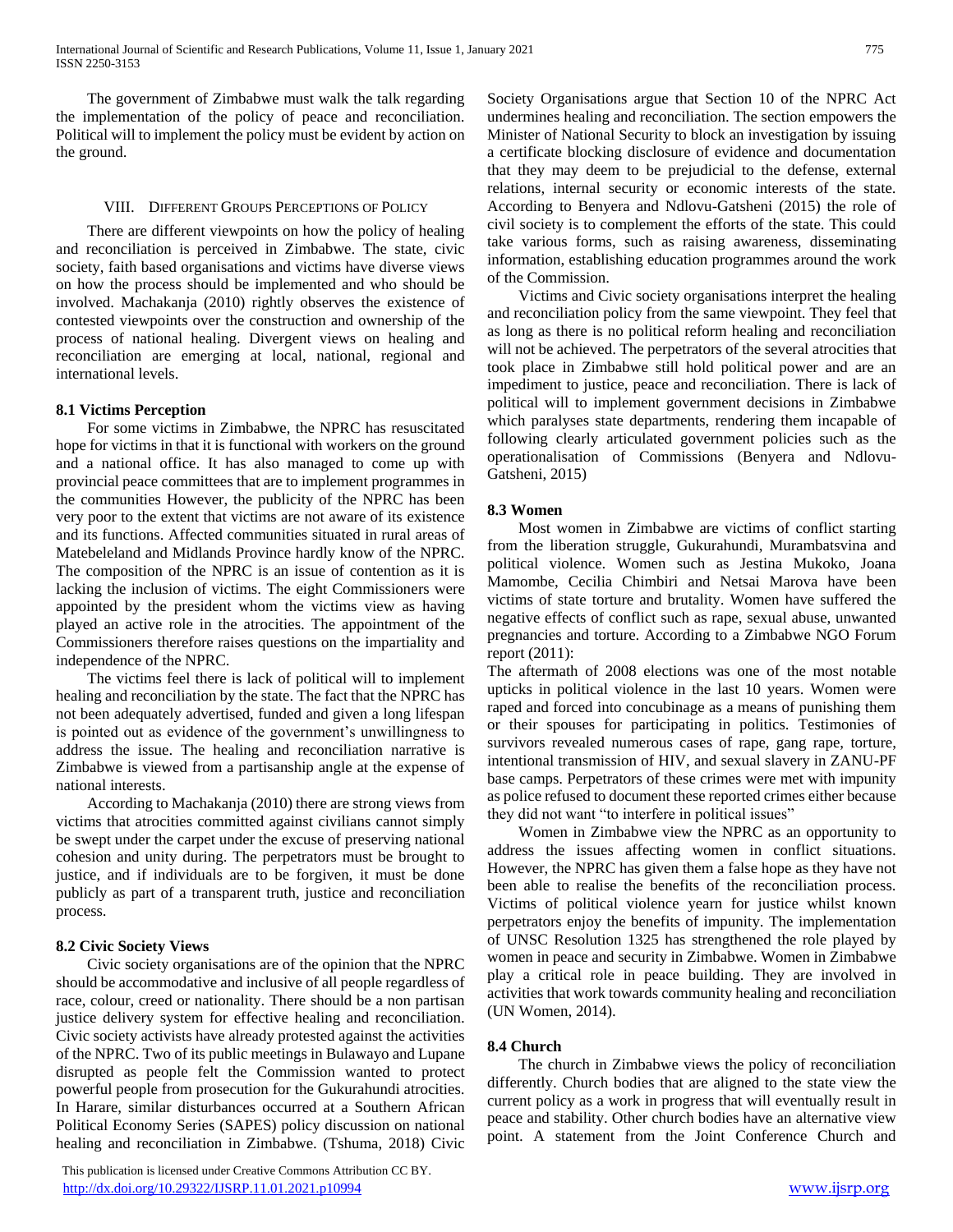Development (2019) stated that the people in Zimbabwe are not sufficiently protected against violence, despotism and injustice by state structures. The churches view themselves as a neutral force that offers room to openly discuss the situation in Zimbabwe and make a significant contribution to the development of functioning civil society structures.

 According Dube (2018) the role played by the armed forces in the ending of the Mugabe regime as well as before and after the elections of 30 July 2018 is therefore particularly alarming. Zimbabwe sees itself in a crisis whose dimensions are not only political and economic, but also moral and spiritual

 In all the episodes of violence in Zimbabwe, some church organizations have been vocal against state brutality. They have called for the end to impunity and called for justice for the victims. On the other hand other church groups have been either indifferent or had been recruited by the political parties. The Catholic, Protestant and Evangelical Bishops have played a critical role in mediation and peace building in Zimbabwe. They have appealed several times to the SADC, the African Union and the UN to intervene in the Zimbabwe crisis.

#### IX. THE AFRICAN UNION POSITION ON CONFLICT

 Article 12 of the PSC Protocol relating to the Establishment of the Peace and Security Council (PSC) provides for the establishment of a Continental Early Warning System (CEWS), in order to facilitate the anticipation and prevention of conflicts in Africa (African Union Report, 2010). The CEWS consists of an observation and monitoring which is responsible for data collection and analysis. There are Regional Mechanisms for Conflict Prevention, Management and Resolution, which are to be linked directly to the observation and monitoring unit which is called the "Situation Room".

 The Framework for the Operationalization of the CEWS was endorsed by the 10th Ordinary Session of the Executive Council, held in Addis Ababa, in January 2007. The CEWS is responsible for data collection and analysis and is mandated to collaborate with the United Nations (UN), its agencies, other relevant international organizations, research centres, academic institutions and Nongovernmental Organizations (NGOs) with its information to be used by the Chairperson of the Commission to advise the Peace and Security Council (PSC), on potential conflicts and threats to peace and security in Africa and recommend the best courses of action (African Union Commission, 2006). As part of the African Union and as a member of SADC Zimbabwe must ensure that it has a functional Conflict Early Warning And Response System (CEWARS) in line with demands of the continental and regional bodies. The NPRC has not been able to come up with a CEWARS which is crucial in a country where conflict is prevalent such as Zimbabwe. The CEWARS will ensure that hot spots of conflict are identified and resources are mobilised in time to respond to possible conflicts and that there is coordinated response and collaboration between responsible authorities and affected communities.

 The African Union recognises the importance of peace and security in Africa. According to the African Union (2015) the body recognises that peace and security is indispensable for the success of the continent's development agenda. Countries that are affected by conflict and those coming from conflict should

 This publication is licensed under Creative Commons Attribution CC BY. <http://dx.doi.org/10.29322/IJSRP.11.01.2021.p10994> [www.ijsrp.org](http://ijsrp.org/)

prioritize peace and security to enhance their development. The AU encourages member states to address root causes of conflict by:

Tackling economic and social inequalities and exclusion; strengthen good and inclusive governance; fight against all forms of discrimination; and forge unity in diversity through democratic practices and mechanisms at the local, national and continental levels.

 Zimbabwe's peace and reconciliation policy is in line with the AU's peace and security agenda. Like the AU, the NPRC aims to identify key policy needs and gaps appropriate for the promotion of peace and cohesion. It will recommend alternative policies that enable a peaceful environment and guarantee no recurrence of conflict (NPRC, 2013). SADC and the AU have been involved in the efforts to promote peace and security in Zimbabwe as regional bodies. SADC successfully mediated the Global Political Agreement between political parties in Zimbabwe in 2008 enhancing peace and security in the country.

## X. SOLVING THIS POLICY PROBLEM

 Citizens and stakeholders have different viewpoints on solving the healing and reconciliation quagmire in Zimbabwe. There is a general feeling among citizens that there should be an enabling environment for an effective process. The current environment is polarized and the policy is viewed through ethnic and political lenses. A conducive environment for healing and reconciliation must be created.

 Victims feel there is a culture of the lack of accountability by perpetrators which continues to affect healing and reconciliation. The NPRC has done little to address the issue of continued violence. There are unresolved issues such as the disappearance of activists like Itai Dzamara, killings of protesters by armed security forces on 1 Aug 2018, and 14 January 2019 protests. The lack of action by the state and the NPRC to bring the perpetrators to account and justice for victims is an indicator that the reconciliation process in Zimbabwe is flawed. Accountability and justice must be pillars for an effective healing and reconciliation policy. The culture of violence must be stopped for citizens to have trust in the whole process.

 The civic society in Zimbabwe has been calling for a longer lifespan for the NPRC. The NPRC has already used half of ten year lifespan and yet little has been achieved on the ground. The civic society is calling for political will on the part of the Zimbabwe government to implement the peace and reconciliation policy.

 According to Machakanja (2010) traditional leaders are effective in linking of both the perpetrator and the victims at community level. They can also lead local grassroots mechanisms such as customary law courts to act against lower level offenders. Spiritually they can perform certain rites, rituals and ceremonies such as the case of Rwanda. The temporary nature of the NPRC calls for the involvement of community based structures in the healing and reconciliation process for sustainability. Traditional leaders should be involved in the peace and reconciliation process in Zimbabwe as they offer traditional methods of transitional justice which can be effective in resolving conflict in the Zimbabwe context.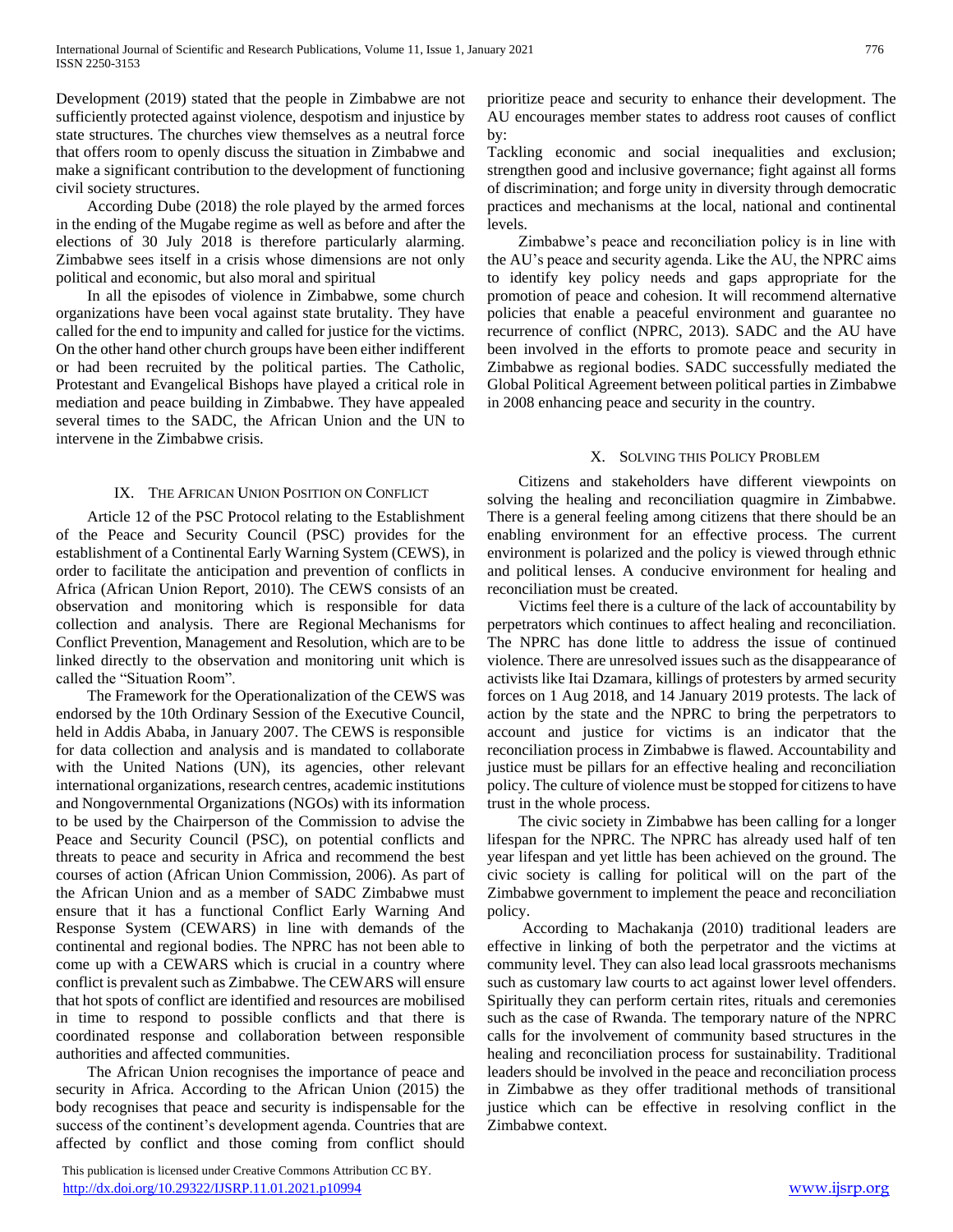The Government of Zimbabwe must do its constitutional mandate of ensuring that the reconciliation policy is rolled out. An adequate budget must be availed to the NPRC for its operations. The involvement of communities and stakeholders must be promoted for an effective and sustainable reconciliation process. Important groups such as women, churches, traditional leaders, survivors, and perpetrators must be at the centre of the process. The government must ensure an all inclusive reconciliation process. The issue of justice for survivors and accountability for the perpetrators must be addressed.

## XI. RECOMMENDATIONS

 The healing and reconciliation policy in Zimbabwe needs to consider the following recommendations from a policy and governance perspective for it to be effective and efficient:

- **1. Independence of Commission:** The NPRC must maintain its independence from the state for it to achieve its mandate and objectives. If it is not independent then state interference will result in an opaque process where perpetrators are protected and justice for victims elusive. The appointment process in Zimbabwe, particularly with regards to the appointment of the Chairperson of the NPRC by the president raises questions about its impartiality.
- **2. Visibility and Accessibility**: The commission must ensure that its work is visible and the public is aware of its activities. Most affected communities in the rural areas are not aware of the existence of the NPRC and its mandate. The commission must partner with traditional leaders, faith based organisations and the media to enhance its visibility. The accessibility factor requires that the NPRC must be accessible to citizens, with the public having knowledge of the institution and its physical location, and with diversity of composition. The accessibility of the NPRC is crucial in order to ensure that victim can seek redress.
- **3. Resources**: For the NPRC to discharge its duties effectively, the government needs to ensure that the Commission has adequate resources, its members are adequately remunerated, that the institution itself is financially independent, and that any public funds should not be under the direct control of the government. However, due to the severe economic challenges in Zimbabwe, the ability of the NPRC to function effectively has been adversely affected over the years. Such challenges have had a negative impact on the Commission.
- **4. Accountability**: The NPRC must ensure that perpetrators are held accountable for their actions during the healing and reconciliation process.
- **5. Demilitarisation:** A key finding from the provincial consultations, which is also echoed in literature and civic reports, is a militarization of communities and civilian spaces over the years. This has undermined the capacity of key public institutions to deliver services in line with the constitution, undermining their independence. With this, citizens' trust and confidence in public institutions have been eroded over time.- NPRC Strategic Plan

 This publication is licensed under Creative Commons Attribution CC BY. <http://dx.doi.org/10.29322/IJSRP.11.01.2021.p10994> [www.ijsrp.org](http://ijsrp.org/)

(2018). The state must ensure that there is demilitarization for true and effective healing and reconciliation.

- **6. Impartial judiciary:** Is an important and integral part of any healing and reconciliation process. The respect and independence of the judiciary by the executive in Zimbabwe must be improved. In some instances the executive refused to enforce certain court orders that are seen to be unfavourable to the state or the ruling ZANU PF party. Such behaviour erodes public trust in the fairness and independence of the justice system.
- **7. Transformative and Restorative justice:** The Zimbabwe situation is unique in that the alleged perpetrators of atrocities are still in power. Hence the use of criminal and retributive justice will hit a brick wall. Rather transformative and restorative justice who seeks to restore and heal the victim.
- **8. Stakeholder involvement:** The NPRC must involve crucial stakeholders such as traditional leaders, faithbased organisations, survivors and civic society organisations for consensus building and visibility.
- **9. Grief and Trauma handling:** Due to the magnitude of violence suffered and the number of years taken to address healing and reconciliation in Zimbabwe, there is huge amount of work that has to be done. Grief and trauma cases dating back to the war of liberation, Gukurahundi and Murambatsvina need to be dealt with by professional social workers and counselors.
- **10. Establishment of Conflict Early Warning Systems (CEWERS) –** One of the mandates of the NPRC is to establish a CEWERS. This must be prioritized to prevent the occurrence of further conflicts.

# XII. CONCLUSION

 The NPRC offers Zimbabwe an opportunity to rethink and restrategise on national healing and reconciliation. The major challenge facing healing and reconciliation in Zimbabwe is that the state which is supposed to champion national reconciliation and healing is alleged to be the perpetrator of the atrocities. Therefore there is need for the NPRC to ensure that an approach that is inclusive and results in restoration of the victim. The inclusion of communities and stakeholders in the reconciliation process is vital for a successful and sustainable process. Further, the Government of Zimbabwe must show the political will to roll out the policy and reach out to victims and survivors. The culture of perpetual violence and impunity must be addressed to demonstrate that the government is serious about peace and reconciliation. Past atrocities and episodes of violence should be openly discussed and a way forward agreed. Transitional justice should be a central theme of peace and reconciliation in Zimbabwe.

## **REFERENCES**

- [1] Aiken, N. T. (2013). Rethinking reconciliation in divided societies. Transitional Justice Theories, 40.
- [2] Bloomfield, D., Barnes, T., & Huyse, L. (Eds.). (2003). Reconciliation after violent conflict: A handbook. International Idea.